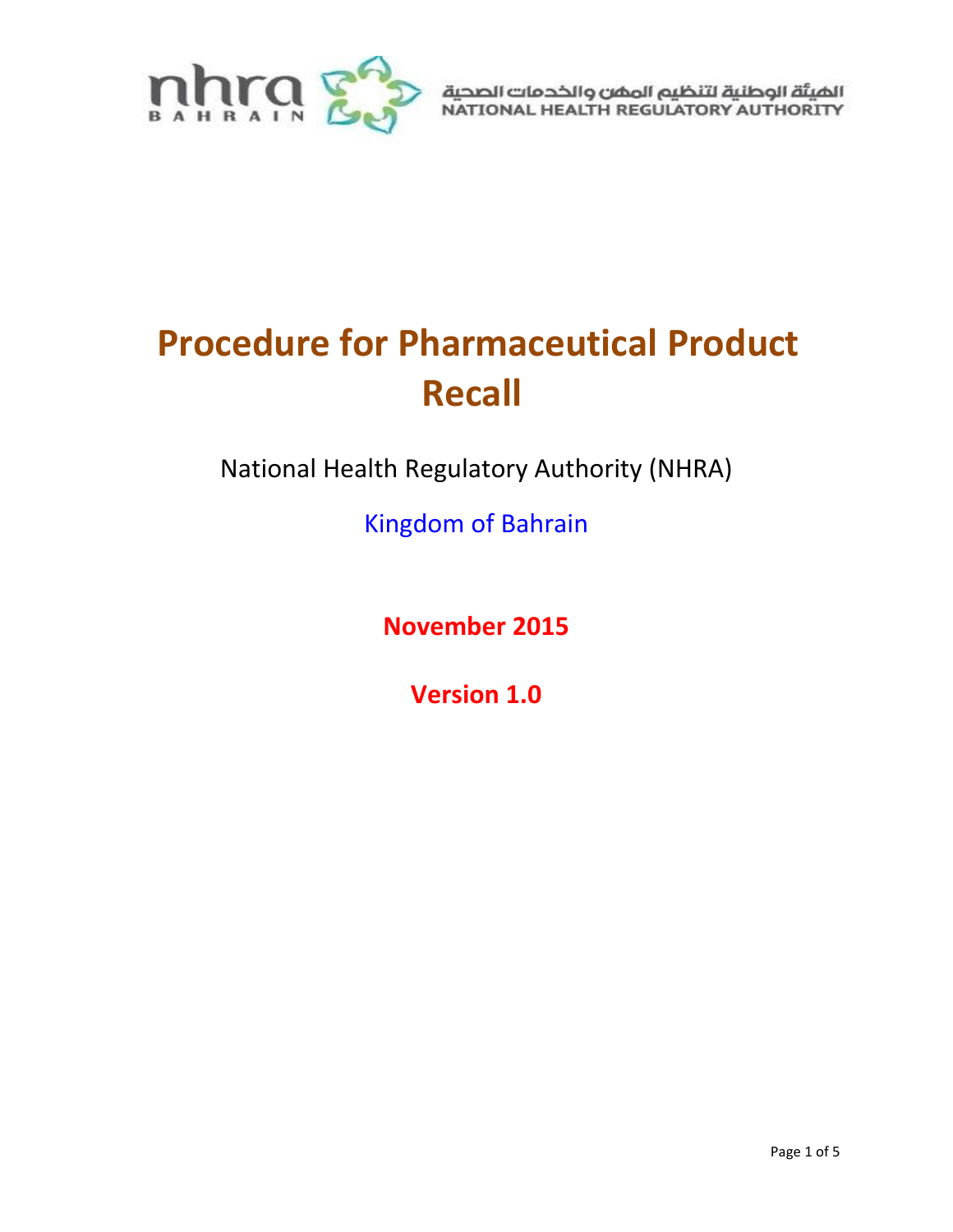

#### **1. Introduction**

This document is intended to ensure that the recall/withdrawal operations are effectively and efficiently carried out in order to protect the public health.

When an NHRA-regulated product is defective, potentially harmful, or mislabeled, recalling that product—removing it from the market or correcting the problem—is often the most effective means for protecting the public from products that violate the laws administered by NHRA.

#### **2. Scope**

This document applies to pharmaceutical product recall initiated voluntarily by the Marketing Authorization Holder or upon request by NHRA.

#### **3. Recall level**

Recall can be made to different levels through the distribution chain.

Recall levels include:

- Wholesale (Importer/Distributer) Level.
- Retail (includes pharmacies and general retail outlets) level.
- Consumer/Patient level.

# **4. Recall Submission to NHRA**

It is recommended, to submit the information outlined in this document to NHRA as soon as possible, after the decision to recall is made and the agent notified. It is recommended , not to wait to submit this information until ALL applicable information is prepared and assembled prior to NHRA notification. This "early" notification will allow NHRA the opportunity to review and comment on written notification and to offer guidance and assistance in recall process.

1.Product information:

- 1. Product name (include brand name and generic name)
- 2. Description of the product
	- Include if product is powder, liquid, tablet, capsule, etc.
	- Include the intended use or indications.
	- **•** Medicine registration Number
	- **Indicate if prescription or OTC**
	- **Strength**
	- Route of Administration
	- Include type of packaging
	- **labeling Include**: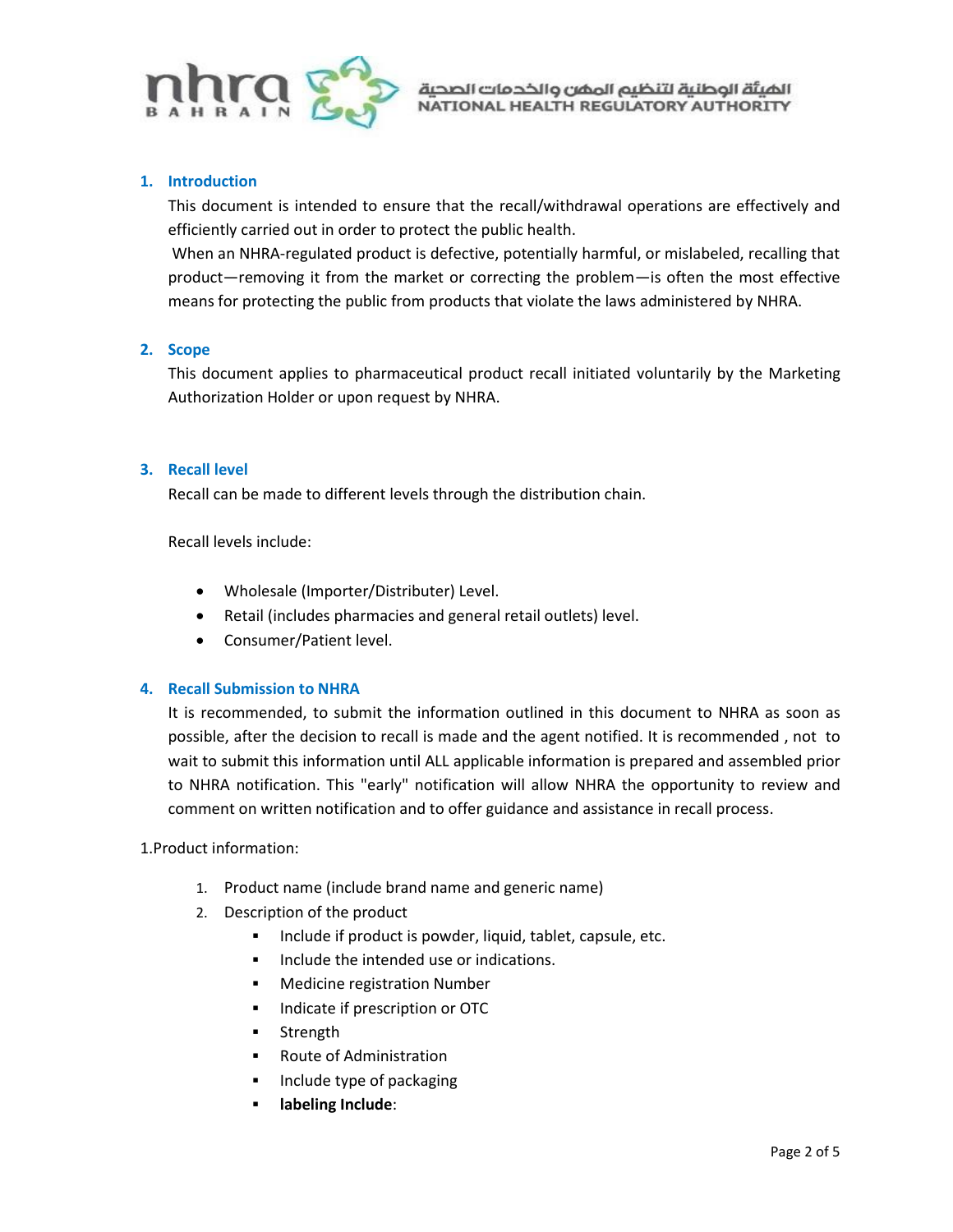

الضيئة الوطنية لتنظيم المغن والخدمات الصحية NATIONAL HEALTH REGULATORY AUTHORITY

- Product labeling
- Package Inserts
- **Directions for Use**
- **Promotional Material (if applicable)**
- 2. Batch Details (Production Identification Numbers):
	- 1. Lot/Unit Numbers
	- 2. Expiration date(s) or Use by date(s) or Expected shelf life of product.
- 3. Name of the responsible agent
- 4. Marketing authorization holder
- 5. Manufacturer:
	- 1. Company name, address.
	- 2. Site registration number , if applicable
- 6. Identify company responsible for the violation /problem
	- 1. Company name, address,
- 7. Reason for recall
- 8. Health hazard assessment
	- Provide assessment of the health risk associated with the deficiency.
	- NOTE: A recall decision does not depend solely on the health risk of the product. Defective products and misbranded products where no health hazard exists are still in violation of the law and should be recalled.
- 9. Volume of recalled product:
	- 1. Total quantity produced
	- 2. Date(s) produced
	- 3. Quantity distributed
	- 4. Date(s) distributed
	- 5. Quantity on HOLD by Recalling company and its distribution centers.
	- 6. Indicate how the product is being quarantined
	- 7. Estimate amount remaining in marketplace
		- **distributor level**
		- **retail level**
		- **•** pharmacy or hospital
	- 8. Provide the status/disposition of marketed product, if known, (e.g. used or destroyed).
- 10. Distribution pattern:
	- 1. Number of DIRECT accounts by type,
		- **•** wholesale
		- **•** retail pharmacy
		- Hospitals , clinics
		- **Government consignees**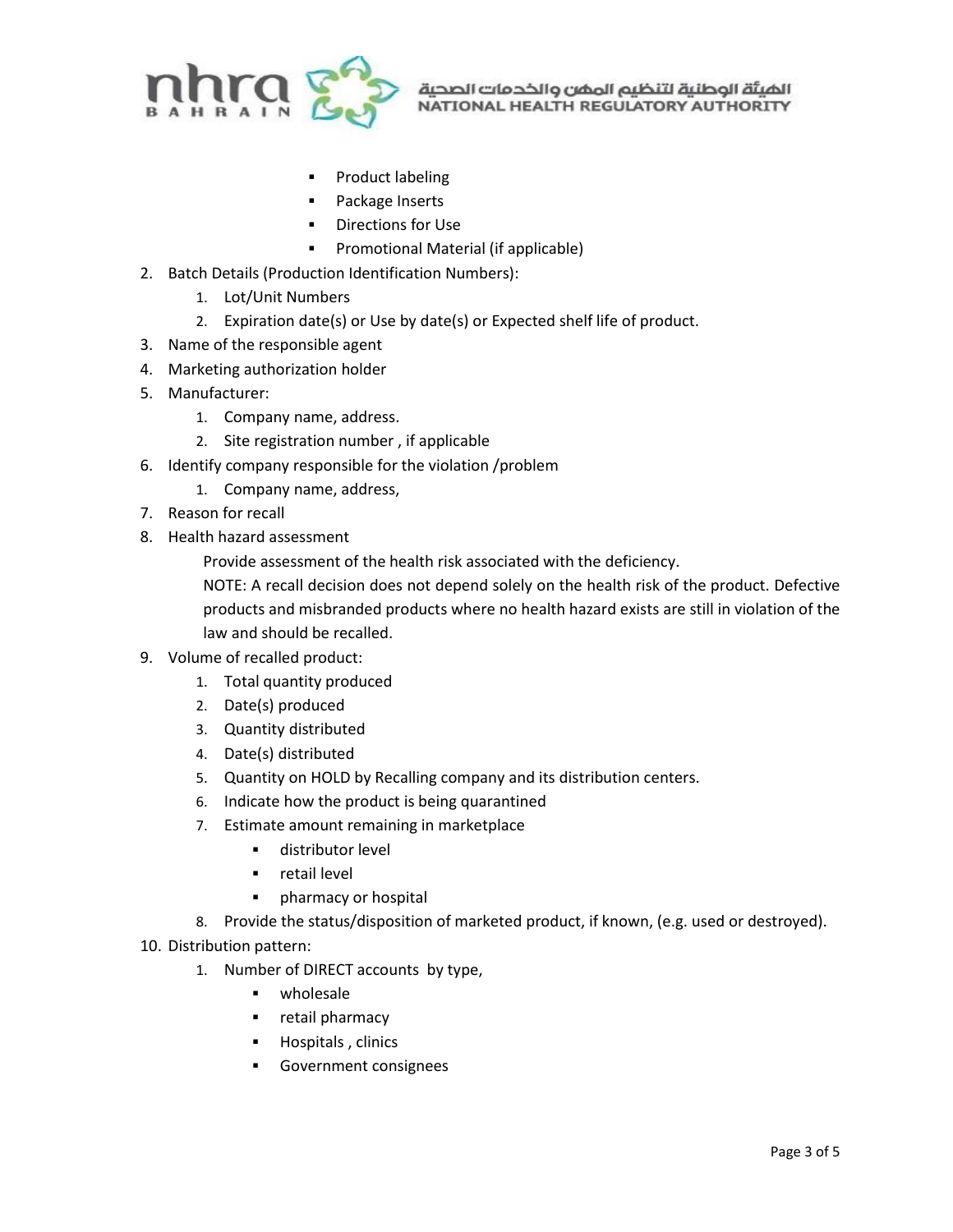

# 11. Recall strategy:

- 1. Report on what instructions were given to customers for the recalled product.
- 2. Explain if this recall will create a market shortage that will impact on the consumer.
- 3. Provide a proposed method of destruction or return, if applicable.
- 4. To contact NHRA prior to product destruction and may choose to witness the destruction.
- 5. The recalling company and customers keep adequate documentation of product destruction and whether or not destruction was witnessed by an NHRA investigator.

#### **Public Notification**

# 1. NHRA web site update:

NHRA shall update the official website [www.nhra.bh](http://www.nhra.bh/) with the most update information on the safety, warning and recall of the product when deemed necessary.

2. Press release:

In a situation where the product may pose a significant health hazard and recalled product is in the hands of consumers, a press release is usually appropriate. Issuance of a press release should be the highest priority and it should be issued **promptly**. Unique situations will be handled on a case-by-case basis.

**NOTE: For those recalls where NHRA believes a public communication is warranted, the Authority will publish safety circulars on the website or if required ,issue a Press Release. Provide examples of ALL recall communications to NHRA**

# **Evaluation of the Recall**

1. Effectiveness of recall:

It is the recalling company's responsibility to assure that the recall is effective.

2. Recall status report:

A recall status report should be provided after initiating a recall to NHRA. The reports will include the following information:

- Dates customers notified.
- Number of customers notified.
- Quantity of RECALLED product returned or accounted for.
- Details of your recall effectiveness checks.